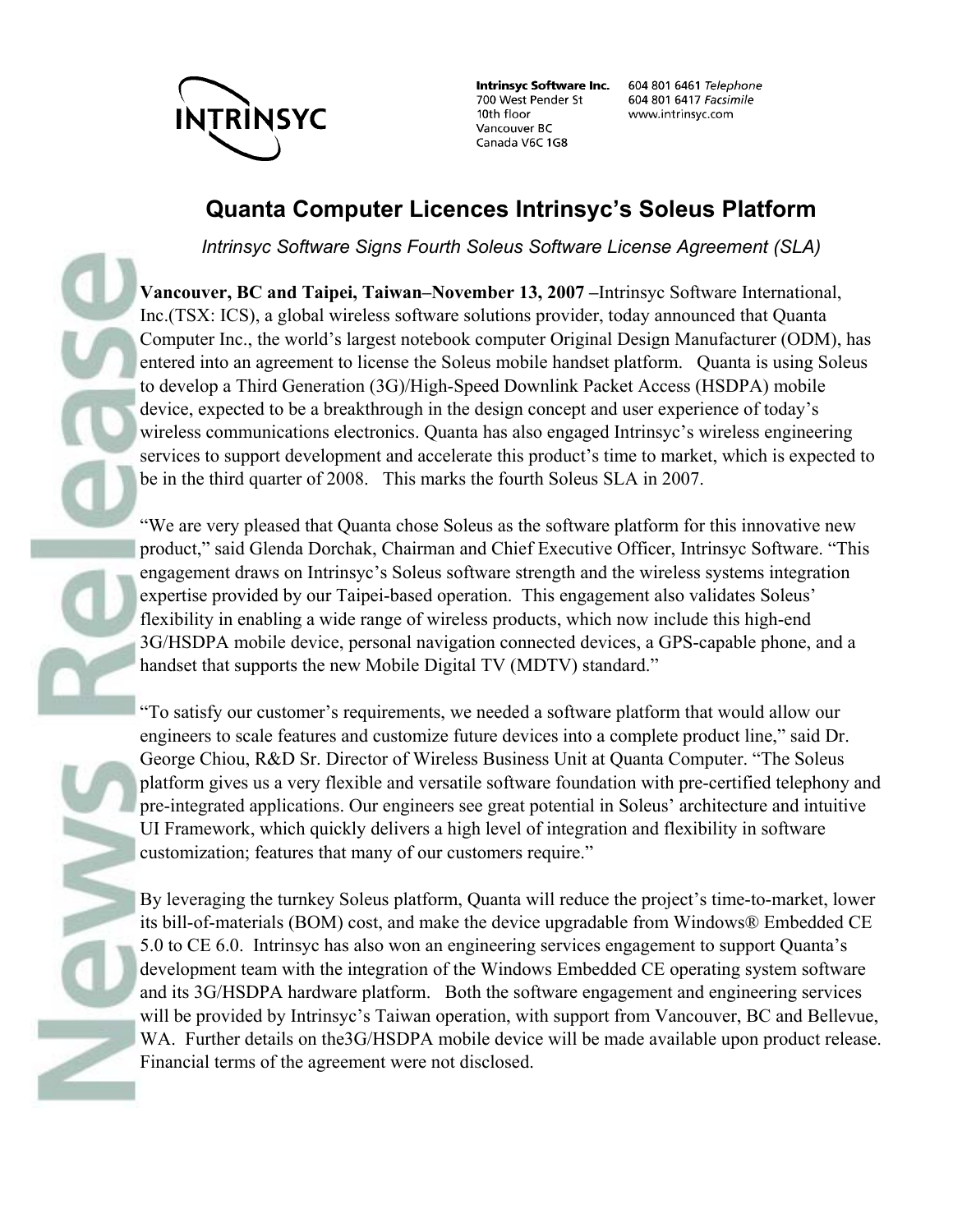

700 West Pender St 10th floor Vancouver BC Canada V6C 1G8

Intrinsyc Software Inc. 604 801 6461 Telephone 604 801 6417 Facsimile www.intrinsyc.com

#### **About Quanta**

Quanta Computer is a Fortune Global 500 Company that is an industry leader in providing technology products to many of the world's most prestigious electronics companies through ODM and EMS business models. Quanta also holds the distinction as the world's largest manufacturer of notebook computers with around 30% market share worldwide. Products that the Company provides range from information, communication, networking, consumer electronics and car electronics to storage.

Founded in 1988, Quanta is headquartered in Taiwan and has major operations set up in Asia, America and Europe. The Company employs over 40,000 employees worldwide. The revenue for Quanta Computer Inc. during the last fiscal year, 2006, was US\$14 billion. For further information, please visit Quanta's website at http://www.quantatw.com/

### **About Intrinsyc Software International, Inc.**

Intrinsyc provides wireless software solutions that enable next-generation handheld products, including mobile handsets, smart phones and converged devices. The company's software products, engineering services, and years of expertise help device makers, service providers, and silicon providers deliver compelling wireless products with faster time-to-market and improved development cost. Intrinsyc is the licensor of the Soleus™ platform based on Windows® Embedded CE for consumer handset development. Intrinsyc is a Microsoft® Windows® Embedded Gold Partner, the 2007 Windows Embedded Excellence Award winner for System Integrator, and a Symbian Platinum Partner. Intrinsyc is publicly traded on the Toronto Stock Exchange (symbol: ICS) and headquartered in Vancouver, Canada with regional offices in, the United States, Taiwan and Barbados. www.intrinsyc.com

Intrinsyc and Intrinsyc logo are registered trademarks, and Soleus and Soleus logo are trademarks in Canada, the European Community and the U.S.A. of Intrinsyc Software International, Inc. All other marks are the trademarks of the respective owners and are hereby acknowledged.

## **Forward Looking Statements**

This press release contains statements, which to the extent that they are not recitations of historical fact may constitute forward-looking information. Such forward-looking statements may include financial and other projections as well as statements regarding the Company's future plans, objectives, performance, revenues, growth, profits, operating expenses or the Company's underlying assumptions. The words "may", "would", "could", "will", "likely", "expect", "anticipate", "intend", "plan", "forecast", "project", "estimate" and "believe" or other similar words and phrases are intended to identify forward-looking statements. Estimates made regarding future results assume the Company will continue to generate business for its engineering services at historical rates. If demand for the Company's services declines, or demand for engineering services declines generally, revenue will be further affected. Additionally, any statements made pertaining to growth potential within a specific geographical regional are made based upon current knowledge and understanding of the market environments and are subject to the risks and uncertainties applicable to each market region and the probability of adopting Intrinsyc's technology and/or utilizing the Company's engineering services. Persons reading this press release are cautioned that such statements are only predictions, and that the Company's actual future results or performance may be materially different.